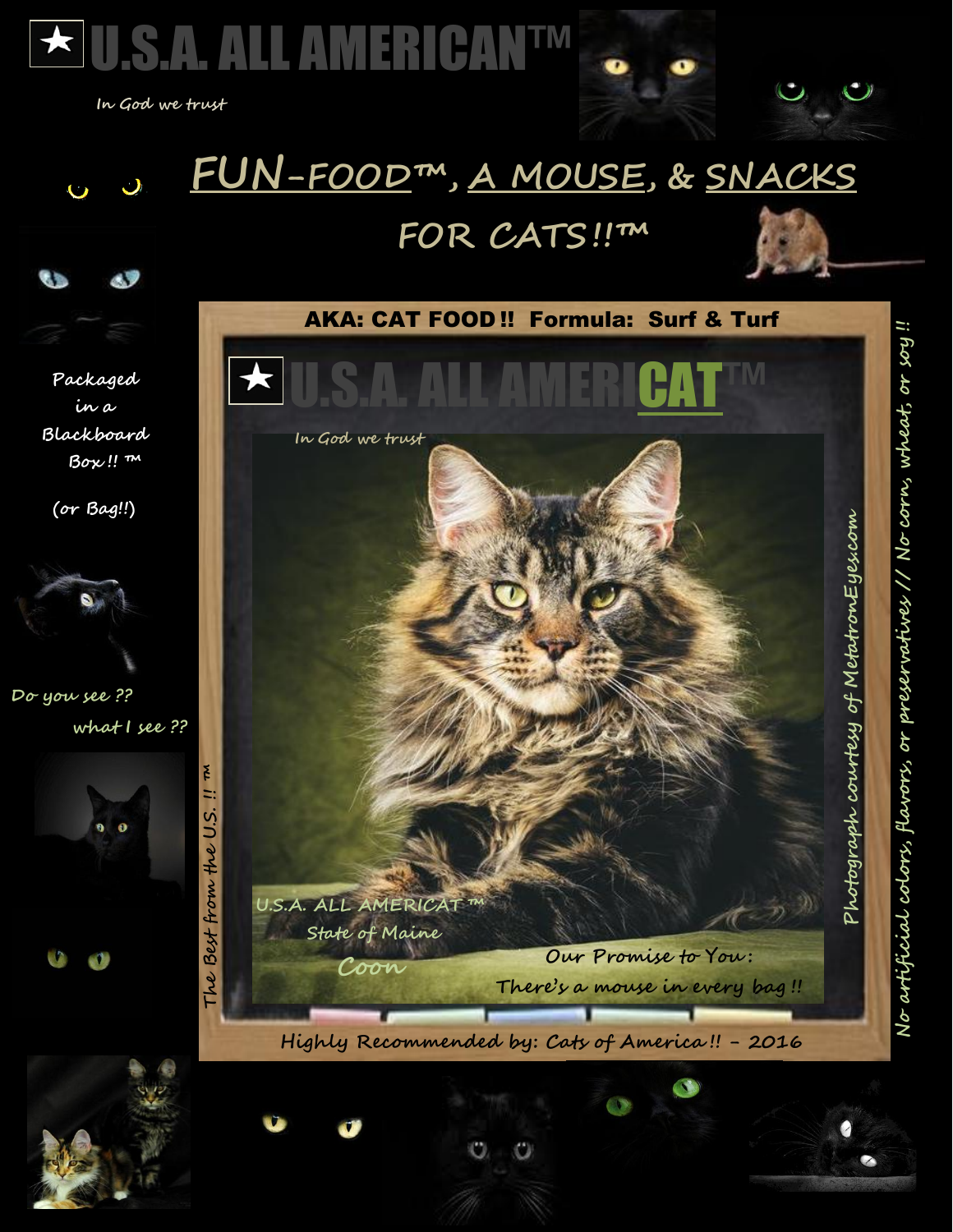

 **In God we trust**



## **FUN-FOOD™ , A MOUSE, & SNACKS FOR CATS!!™**

Being facetious: Due to many complaints from the Feline Family, (AKA: Cats of America™) we were mandated to tweak our corporate logo as depicted on the cover of our cat food bag. Our U.S.A. ALL AMERI**CAT**™ **FUN**-**FOOD™** not only contains all of the vitamins & minerals your companion needs to maintain a healthy diet, we surprise with a catnip mouse and some tender beef snacks poured right into the bag !!



**!!**

 **Life is too exciting !!** 

**Ask any Math Teacher**: 3 products in 1 bag = \$avings on TOYS & TREATS; this makes our **FUN-FOOD™** A People Friendly Product ™. Pouring  $3$  products into  $1$  bag enables us to cut back on the additional packaging required if the same products were sold separately = Friendly to Environment.



**I see you, yes I do !!**